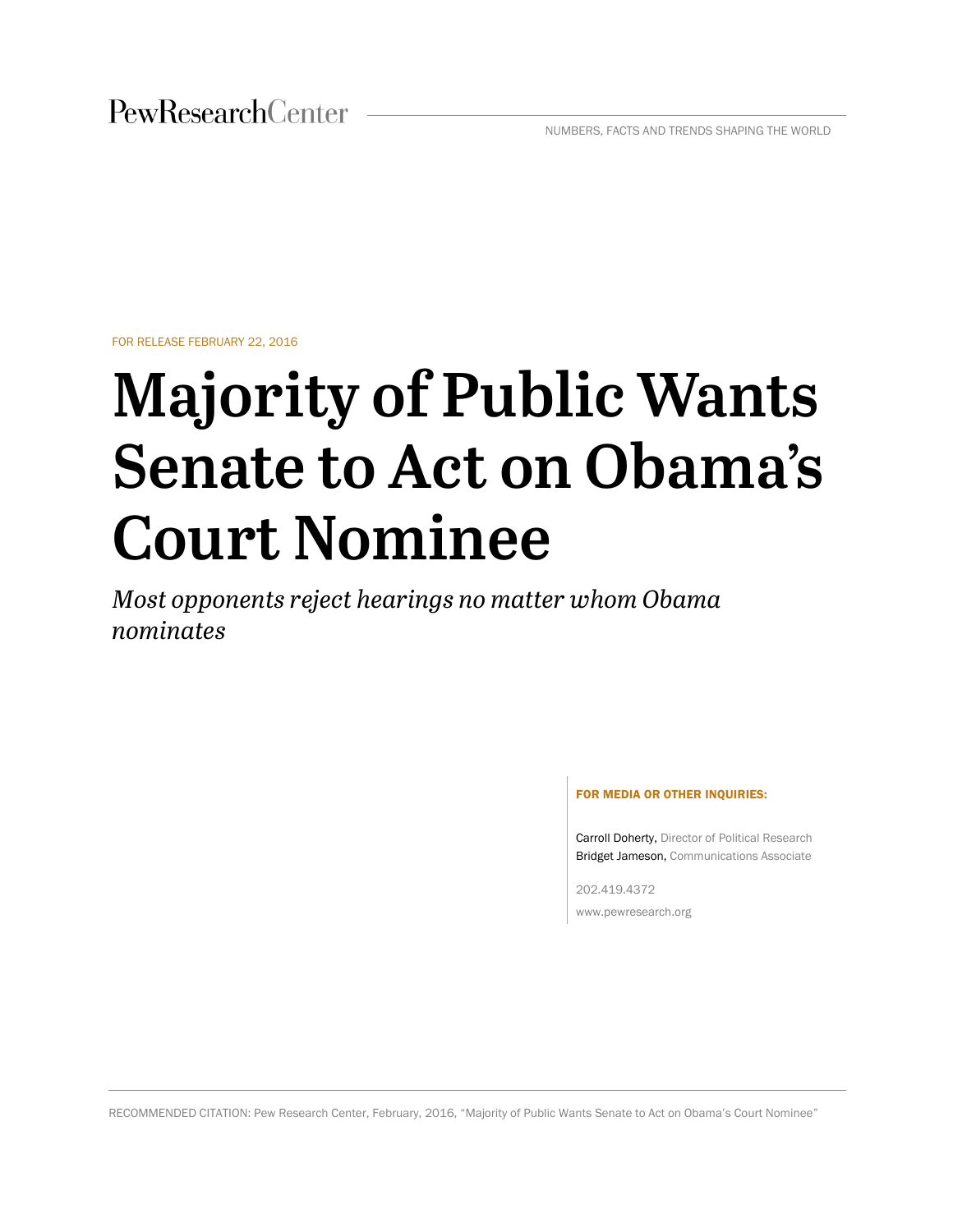# **Majority of Public Wants Senate to Act on Obama's Court Nominee**

*Most opponents reject hearings no matter whom Obama nominates*

In the high-stakes battle over replacing Justice Antonin Scalia on the Supreme Court, a majority of Americans (56%) say the Senate should hold hearings and vote on President Obama's choice to fill the vacancy. About fourin-ten (38%) say the Senate should not hold hearings until the next president selects a court nominee.

Most of those who want the Senate to hold off consideration of a Supreme Court nominee say they would not change their minds about this, regardless of whom Obama selects to



*The Senate should …*



replace Scalia. About a quarter of the public (26%) favors the Senate delaying action on the court vacancy, and say they would not be swayed from this view no matter whom Obama nominates. Just 10% of the public favors holding off action on the court vacancy, but say they may change their minds, depending on whom Obama nominates.

The national survey by Pew Research Center, conducted Feb. 18-21 among 1,002 adults, finds wide partisan and ideological differences in opinions about how the Senate should address the Supreme Court vacancy.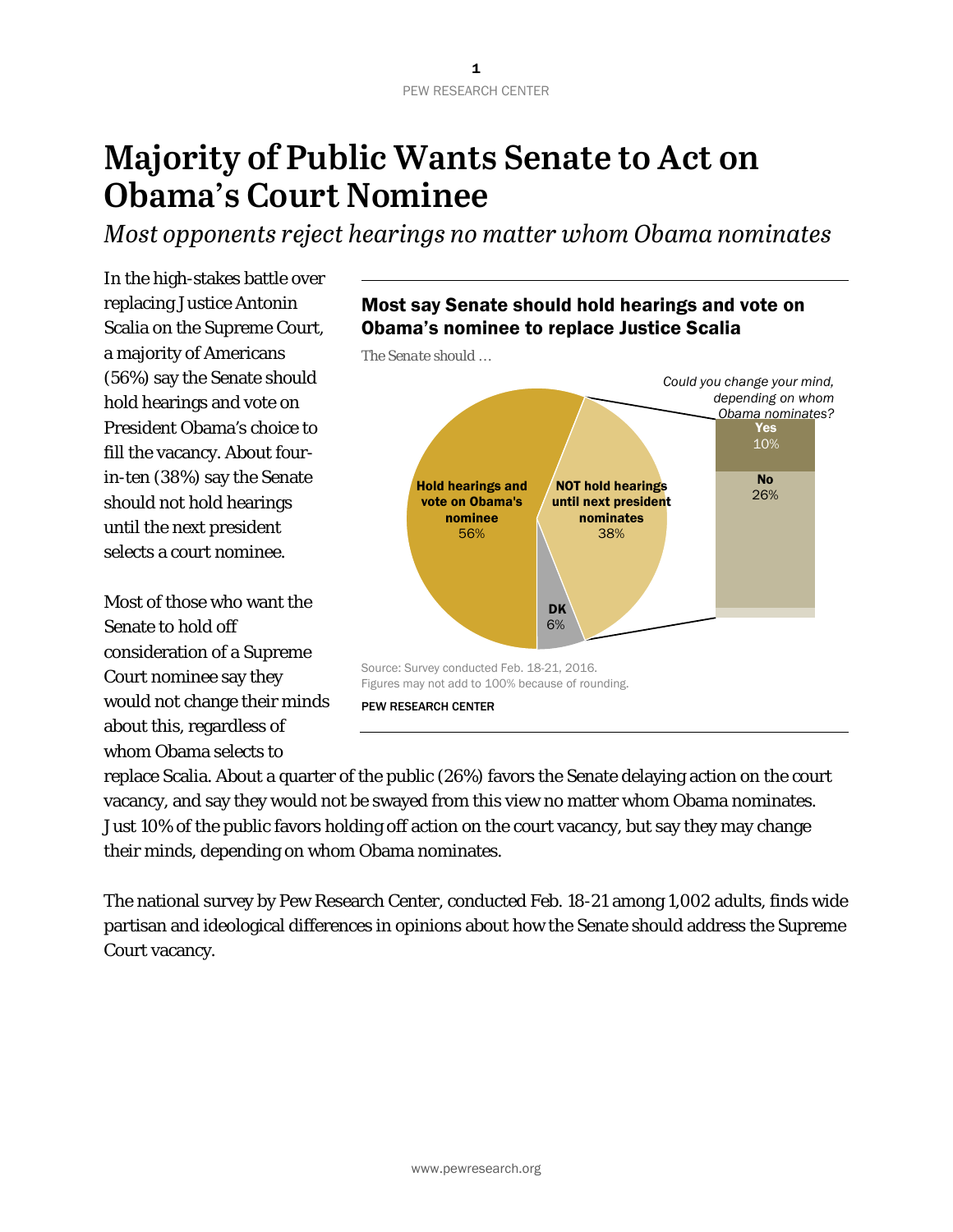Two-thirds of Republicans (66%) –including 71% of conservative Republicans – say the Senate should not hold hearings on Scalia's replacement until the next president selects a nominee. An even larger share of Democrats (79%) say the Senate should hold hearings and vote on whomever Obama nominates; among liberal Democrats, fully 85% express this view.

Scalia's death and the subsequent debate over whether the Senate should consider Obama's court nominee have drawn broad interest. About seven-in-ten Americans (71%) have heard a lot (45%) or a little (26%) about Scalia's death and the vacancy on the court.

And nearly six-in-ten (57%) say the choice of the next Supreme Court justice is very important to them personally. In April 2010, after Justice John Paul Stevens announced his retirement from the court, and before Obama named Justice Elena Kagan as his replacement, just 40% viewed the choice of a new Supreme Court justice as very important.

However, there continue to be substantial demographic differences in views of the importance of the selection of a new Supreme Court justice.

## Wide ideological gap on whether Senate should act on Obama's court nominee

*% who think the Senate should …*



Source: Survey conducted Feb. 18-21, 2016. Figures may not add to 100% because of rounding.

PEW RESEARCH CENTER

## More see court choice as very important than after Justice Stevens' retirement

*How important is the choice of next Supreme Court justice to you personally? (%)*



Source: Survey conducted Feb. 18-21, 2016. Figures may not add to 100% because of rounding.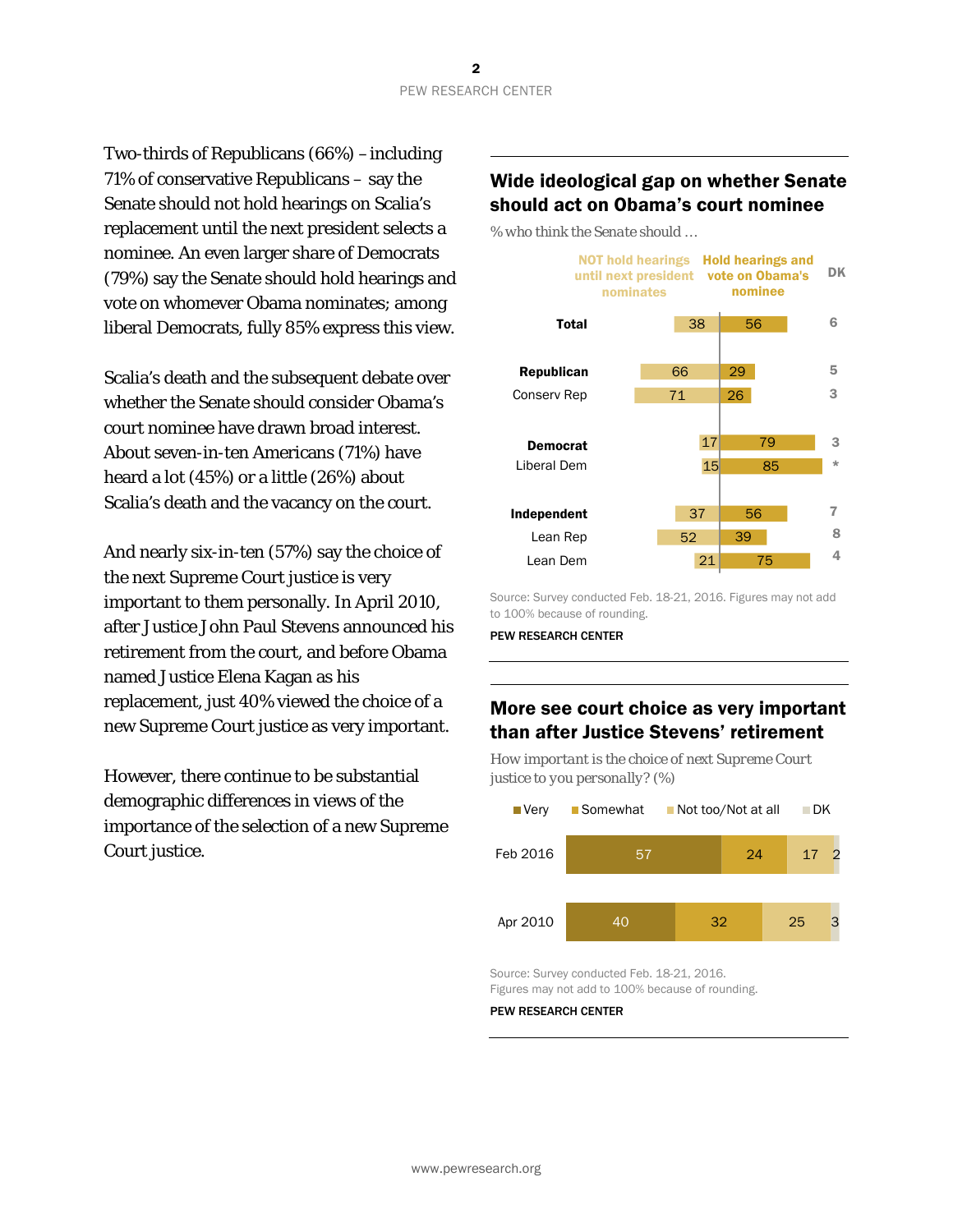Just 37% of those younger than 30 say the choice of the next justice is very important, little changed from April 2010 (34%). Among older age groups, majorities say the selection of a new Supreme Court justice is very important, and since 2010 there have been sizable increases in the shares of each age group expressing this view.

Two-thirds of Republicans (67%) view the selection of a new justice on the high court as very important, as do 62% of Democrats. But only about half of independents (52%) say the choice of a new court justice is very important.

There also continue to be educational differences in views of importance of the selection of a new Supreme Court justice. Fully 73% of those with postgraduate degrees view this choice as very important; just half (50%) of those with no more than a high school education agree.

## Young people far less likely to view Supreme Court choice as very important

*% who say choice of next Supreme Court justice is very important …* 

|                     | April<br>2010 | <b>February</b><br>2016 | $10 - 16$<br>change |
|---------------------|---------------|-------------------------|---------------------|
|                     | %             | %                       |                     |
| Total               | 40            | 57                      | $+17$               |
| Men                 | 40            | 61                      | $+21$               |
| Women               | 41            | 54                      | $+13$               |
| White               | 37            | 62                      | $+25$               |
| <b>Black</b>        | 56            | 50                      | $-6$                |
| 18-29               | 34            | 37                      | $+3$                |
| 30-49               | 36            | 61                      | $+25$               |
| 50-64               | 43            | 64                      | $+21$               |
| $65+$               | 53            | 65                      | $+12$               |
| Postgrad*           | 49            | 73                      | $+25$               |
| College grad        | 46            | 62                      | $+16$               |
| Some college        | 42            | 58                      | $+16$               |
| High school or less | 35            | 50                      | $+15$               |
| Republican          | 46            | 67                      | $+21$               |
| Democrat            | 43            | 62                      | $+19$               |
| Independent         | 36            | 52                      | $+16$               |

Source: Survey conducted Feb. 18-21, 2016.

Whites and blacks include only those who are not Hispanic.

\*In 2010, any postgrad experience; currently, only postgrad degree.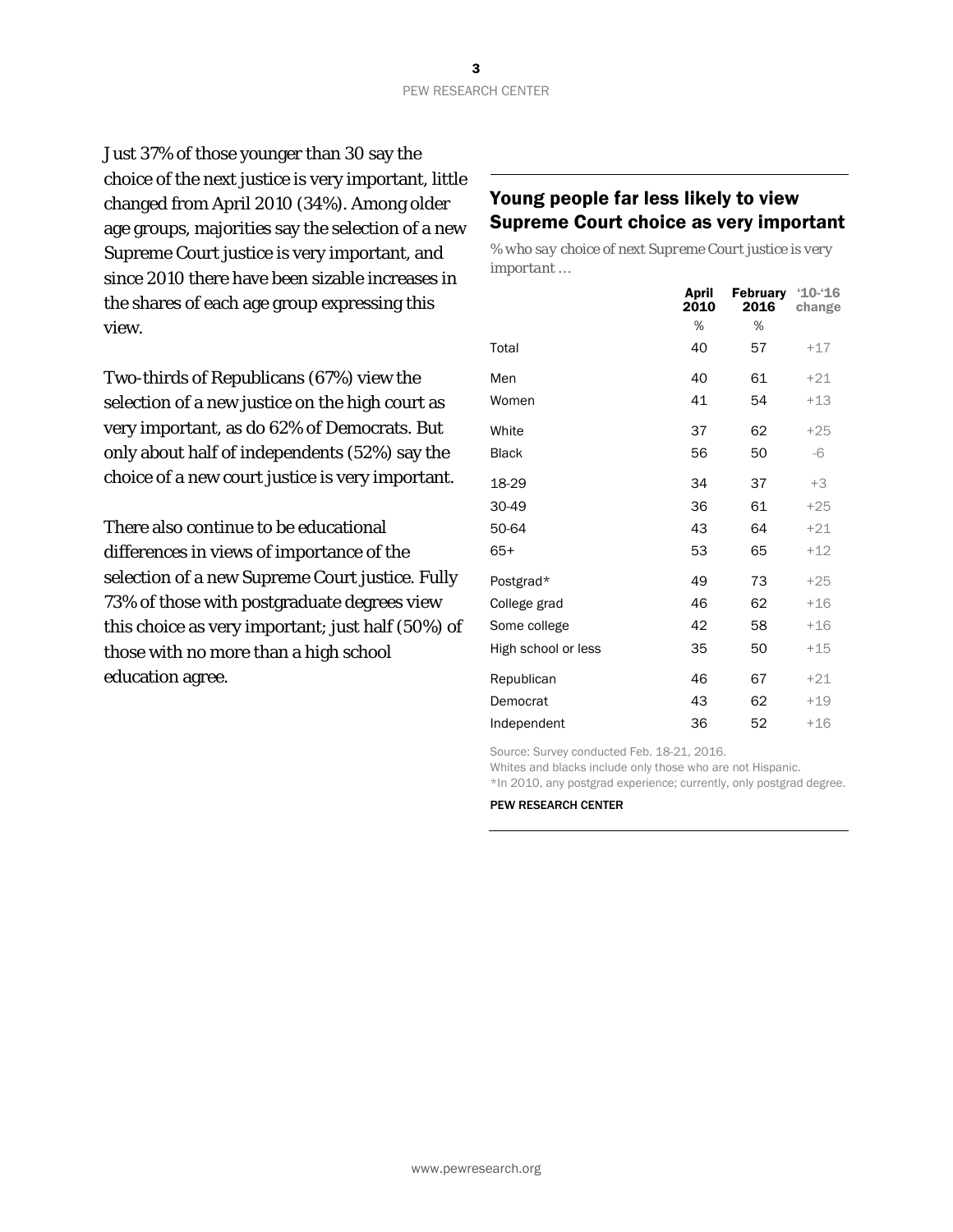## **Views on how the Senate should handle Supreme Court vacancy**

There are wide racial and educational differences in opinions about how the Senate should deal with the vacancy created by Scalia's death. Fully 82% of African Americans say the Senate should hold hearings and vote on Obama's nominee for the high court. Just half (50%) of whites agree, while 44% say the Senate should not hold hearings until the next president selects a court nominee.

By more than four to one (77% to 18%), those with postgraduate degrees say the Senate should hold hearings and vote on Obama's nominee, rather than delaying action until the next president fills the court vacancy. Majorities of those with college degrees (60%) and some college experience (55%) also favor the Senate acting on Obama's choice for the high court.

But those with no more than a high school degree are divided: 48% say the Senate should act on Obama's nominee, while 45% say the Senate should not hold hearings until the next president selects a nominee.

## Large racial, educational differences in opinions about whether Senate should act on Obama court nominee

*% who think the Senate should …*



Source: Survey conducted Feb. 18-21, 2016. Whites and blacks include only those who are not Hispanic. Figures may not add to 100% because of rounding.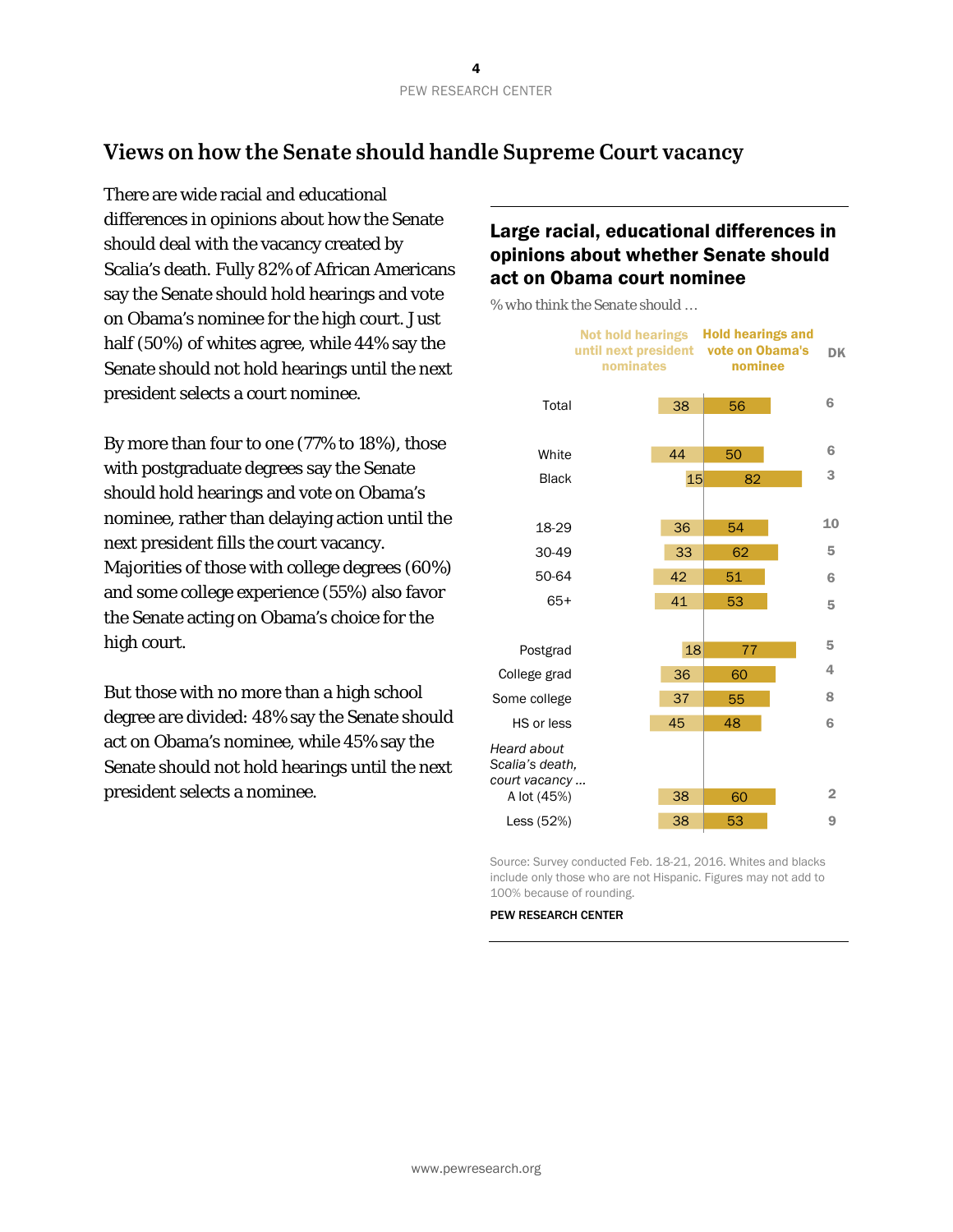Across most demographic and partisan groups, most of those who favor delaying action on the Supreme Court vacancy say they would not change their minds regardless of whom Obama nominates.

Among conservative Republicans, for example, 71% say the Senate should not hold hearings until the next president nominates a Supreme Court justice – and 51% say they would not change their minds depending on whom Obama nominates. Just 18% of conservative

## About half of conservative Reps say they won't change mind about delaying hearings, regardless of nominee

*% who think the Senate should …*

|                         | Hold<br>hearings,<br>vote on<br>Obama's<br>nominee | <b>Not hold</b><br>hearings until<br>next president | Could you change your<br>mind depending on whom<br>Obama nominates? |           |           |
|-------------------------|----------------------------------------------------|-----------------------------------------------------|---------------------------------------------------------------------|-----------|-----------|
|                         |                                                    | nominates                                           | Yes                                                                 | <b>No</b> | DK        |
|                         | %                                                  | %                                                   | $\%$                                                                | $\%$      | %         |
| Total                   | 56                                                 | 38                                                  | 10                                                                  | 26        | $6 = 100$ |
| Republican              | 29                                                 | 66                                                  | 20                                                                  | 44        | $5 = 100$ |
| <b>Conservative Rep</b> | 26                                                 | 71                                                  | 18                                                                  | 51        | $3 = 100$ |
| Democrat                | 79                                                 | 17                                                  | 3                                                                   | 13        | $3 = 100$ |
| Liberal Dem             | 85                                                 | 15                                                  | 3                                                                   | 10        | $* = 100$ |
| Independent             | 56                                                 | 37                                                  | 10                                                                  | 26        | $7 = 100$ |
|                         |                                                    |                                                     |                                                                     |           |           |

Source: Survey conducted Feb. 18-21, 2016. Figures may not add to 100% because of rounding. "Don't know" responses to follow-up question about changing mind not shown.

PEW RESEARCH CENTER

Republicans say they may change their minds, depending on whom Obama chooses for the court.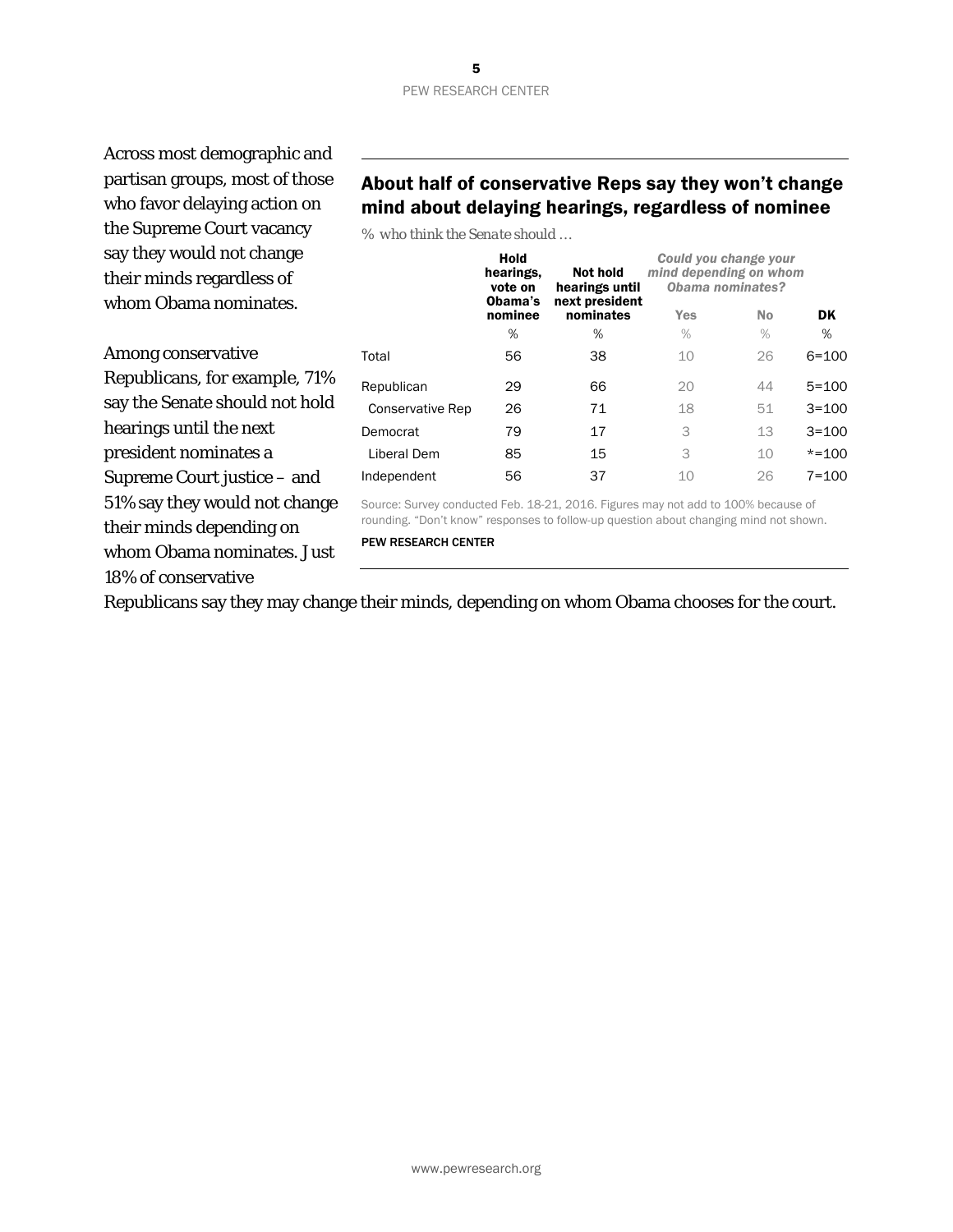## **Perceptions of Justice Scalia's ideology**

The public has long shown a dim awareness of the members of the Supreme Court. In a 2015 survey, for instance, just 34% correctly identified John Roberts as chief justice. (For more se[e "5 facts about the Supreme Court."\)](http://www.pewresearch.org/fact-tank/2016/02/17/5-facts-about-the-supreme-court/).

In the new survey, 55% of the public say that Justice Scalia was generally considered a conservative, 11% say he was considered a moderate and 9% say he was viewed as a liberal. A quarter does not offer a response about Scalia's ideology.

Awareness of Scalia's ideological leanings is much higher among older than younger adults. And while majorities of those with at least some college experience know Scalia's ideology, just 37% of those with only a high school degree say he is generally regarded as a conservative. Those who say they heard a lot about Scalia's death and the vacancy it left in the court are more than twice as likely as those who say they heard less about this to say that Scalia was generally considered a conservative (80% vs. 34%).

## Older adults, those with some college aware of Justice Scalia's ideology

*% who say Justice Scalia was generally considered a …*

|                                                        |    |                | <b>Liberal Moderate Conservative</b> | DK         |
|--------------------------------------------------------|----|----------------|--------------------------------------|------------|
|                                                        | %  | %              | %                                    | %          |
| Total                                                  | 9  | 11             | 55                                   | $25 = 100$ |
| Men                                                    | 10 | 10             | 61                                   | 19=100     |
| Women                                                  | 8  | 13             | 48                                   | $31 = 100$ |
| White                                                  | 6  | 11             | 62                                   | $22 = 100$ |
| <b>Black</b>                                           | 14 | 20             | 41                                   | $25 = 100$ |
| 18-29                                                  | 9  | 20             | 44                                   | $27 = 100$ |
| 30-49                                                  | 12 | 10             | 54                                   | $24 = 100$ |
| 50-64                                                  | 9  | $\overline{7}$ | 57                                   | 28=100     |
| $65+$                                                  | 5  | 10             | 64                                   | $21 = 100$ |
| Postgrad                                               | 2  | 8              | 86                                   | $6 = 100$  |
| College grad                                           | 3  | 9              | 71                                   | 18=100     |
| Some college                                           | 8  | 10             | 58                                   | $24 = 100$ |
| High school or less                                    | 14 | 15             | 37                                   | $34 = 100$ |
| Republican                                             | 9  | 10             | 64                                   | 18=100     |
| <b>Conservative Rep</b>                                | 5  | 10             | 72                                   | $13 = 100$ |
| Democrat                                               | 11 | 12             | 54                                   | $23 = 100$ |
| <b>Liberal Dem</b>                                     | 12 | 9              | 69                                   | 10=100     |
| Independent                                            | 8  | 14             | 52                                   | 26=100     |
| <b>Heard about</b><br>Scalia's death,<br>court vacancy |    |                |                                      |            |
| <b>A lot</b> $(45%)$                                   | 6  | 6              | 80                                   | $8 = 100$  |
| Less $(52%)$                                           | 12 | 16             | 34                                   | $38 = 100$ |

Source: Survey conducted Feb. 18-21, 2016. Whites and blacks include only those who are not Hispanic. Figures may not add to 100% because of rounding.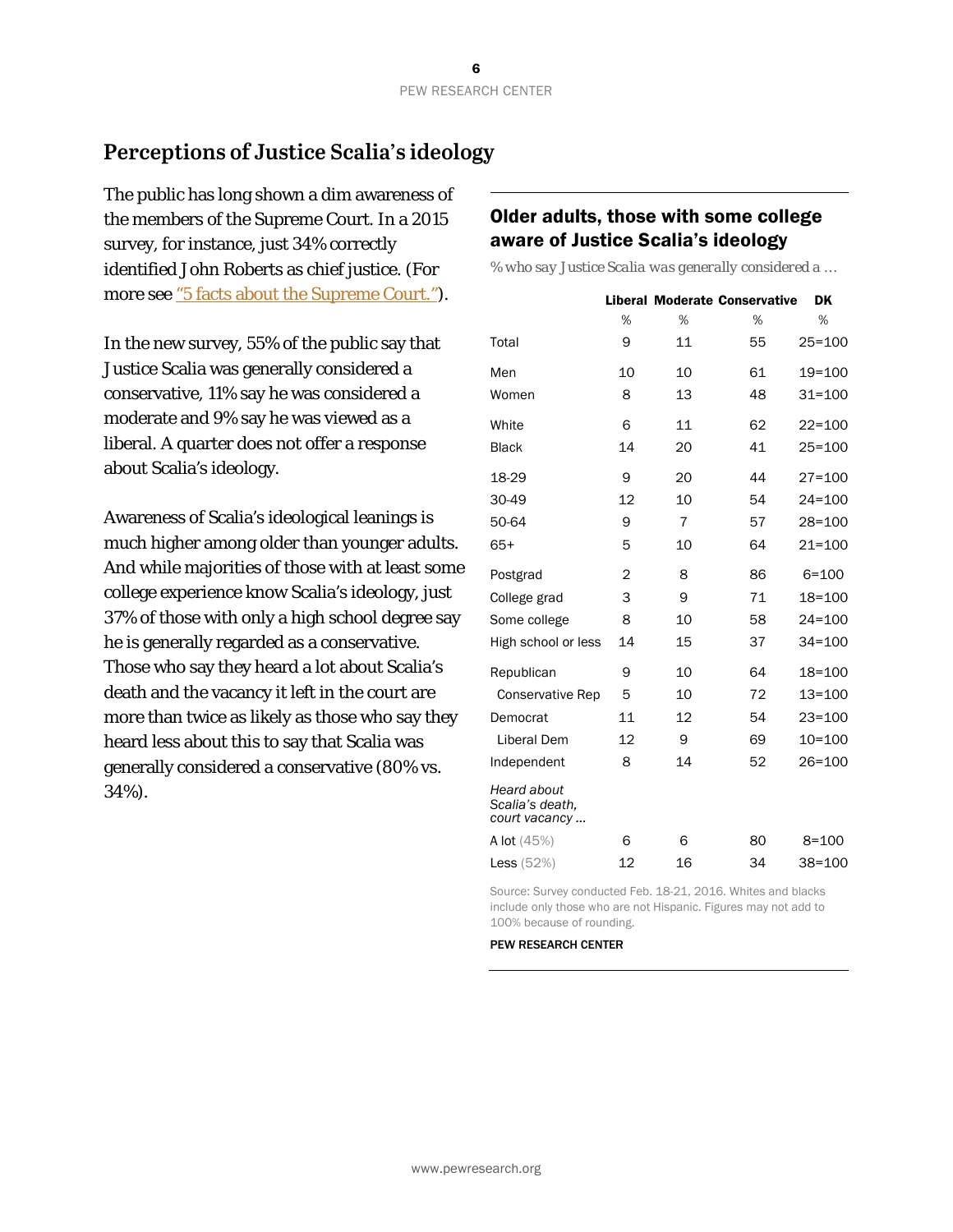## Methodology

The analysis in this report is based on telephone interviews conducted February 18-21, 2016 among a national sample of 1,002 adults, 18 years of age or older, living in the continental United States (501 respondents were interviewed on a landline telephone, and 501 were interviewed on a cell phone, including 312 who had no landline telephone). The survey was conducted by interviewers at Princeton Data Source under the direction of Princeton Survey Research Associates International. A combination of landline and cell phone random digit dial samples were used; both samples were provided by Survey Sampling International. Interviews were conducted in English and Spanish. Respondents in the landline sample were selected by randomly asking for the youngest adult male or female who is now at home. Interviews in the cell sample were conducted with the person who answered the phone, if that person was an adult 18 years of age or older. For detailed information about our survey methodology, see

<http://www.pewresearch.org/methodology/u-s-survey-research/>

The combined landline and cell phone sample are weighted using an iterative technique that matches gender, age, education, race, Hispanic origin and region to parameters from the 2014 Census Bureau's American Community Survey and population density to parameters from the Decennial Census. The sample also is weighted to match current patterns of telephone status (landline only, cell phone only, or both landline and cell phone), based on extrapolations from the 2015 National Health Interview Survey. The weighting procedure also accounts for the fact that respondents with both landline and cell phones have a greater probability of being included in the combined sample and adjusts for household size among respondents with a landline phone. The margins of error reported and statistical tests of significance are adjusted to account for the survey's design effect, a measure of how much efficiency is lost from the weighting procedures.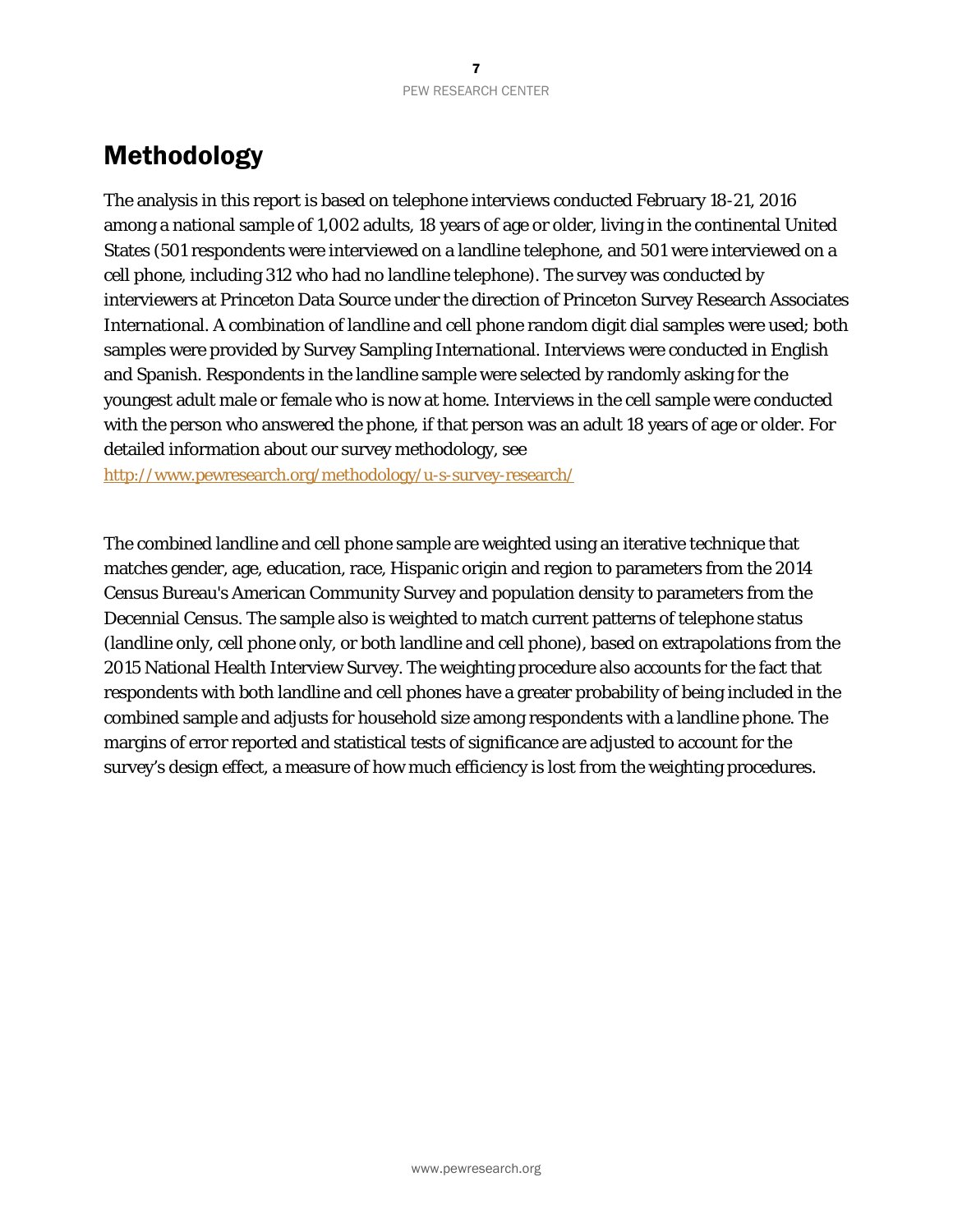|                         | <b>Unweighted</b> |                        |
|-------------------------|-------------------|------------------------|
| Group                   | sample size       | Plus or minus          |
| Total sample            | 1.002             | 3.7 percentage points  |
|                         |                   |                        |
| Republican              | 286               | 6.9 percentage points  |
| Conservative Republican | 212               | 8.0 percentage points  |
| Independent             | 345               | 6.3 percentage points  |
| Democrat                | 299               | 6.7 percentage points  |
| Liberal Democrat        | 136               | 10.0 percentage points |

The following table shows the unweighted sample sizes and the error attributable to sampling that would be expected at the 95% level of confidence for different groups in the survey:

Sample sizes and sampling errors for other subgroups are available upon request.

In addition to sampling error, one should bear in mind that question wording and practical difficulties in conducting surveys can introduce error or bias into the findings of opinion polls.

Pew Research Center is a nonprofit, tax-exempt 501(c)(3) organization and a subsidiary of The Pew Charitable Trusts, its primary funder.

© Pew Research Center, 2016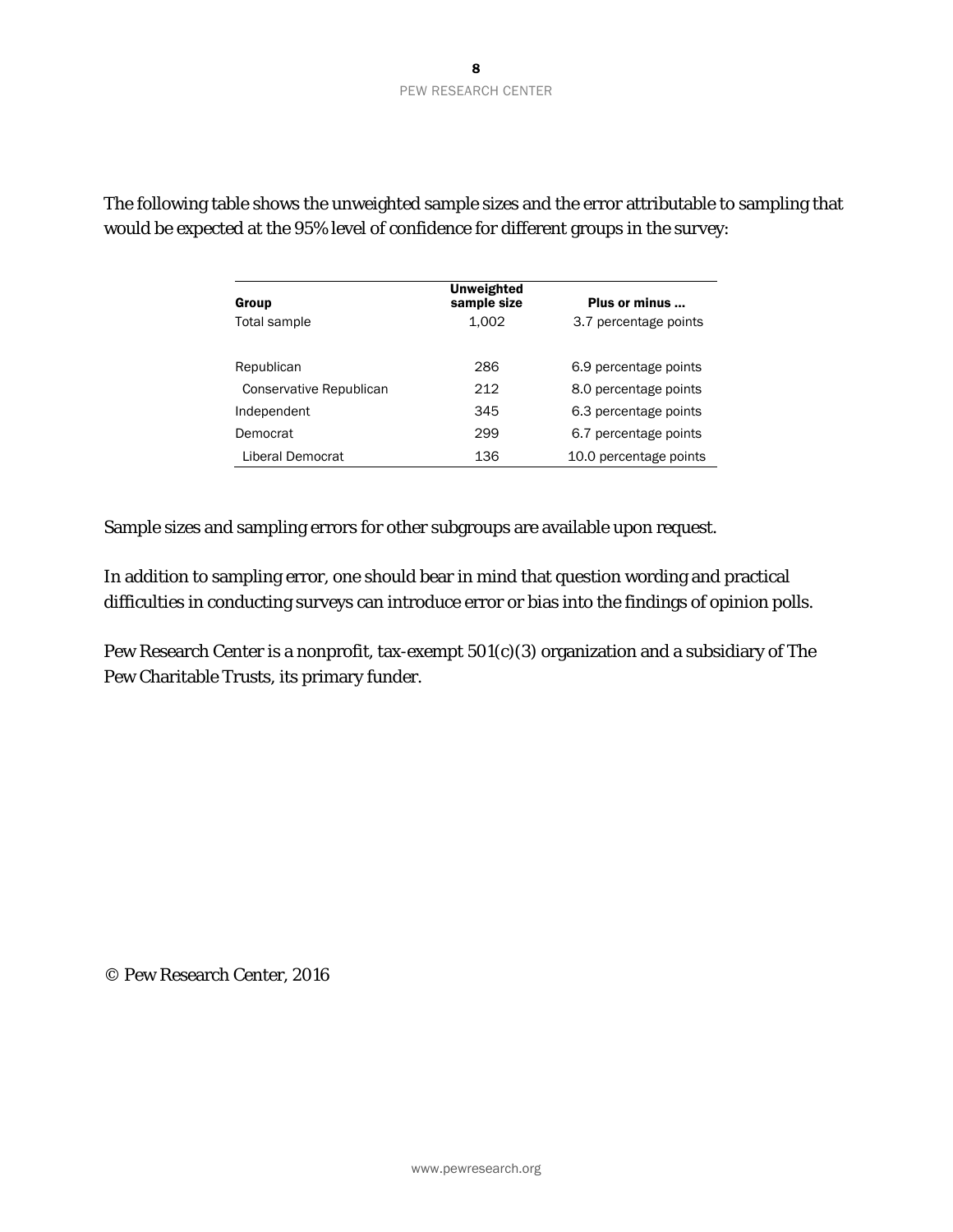PEW RESEARCH CENTER

#### **PEW RESEARCH CENTER February 18-21, 2016 OMNIBUS FINAL TOPLINE N=1,002**

#### **ASK ALL:**

PEW.1 How much if anything, have you heard about the death of Supreme Court Justice Antonin Scalia and the vacancy on the court? Have you heard **[READ IN ORDER]**?

#### Feb 18-21

 $\frac{2016}{45}$ 

- 
- 45 A lot<br>26 A littl A little

26 Nothing at all<br>3 Don't know/Re 3 Don't know/Refused **(VOL.)**

#### **TRENDS FOR COMPARISON:**

*How much, if anything, have you heard about…*

|                                            |       |          |                | (VOL.)   |
|--------------------------------------------|-------|----------|----------------|----------|
|                                            |       |          | <b>Nothing</b> | Don't    |
|                                            | A lot | A little | at all         | know     |
| April 23-26, 2010: Discussion of potential |       |          |                |          |
| Supreme Court nominees to replace retiring |       |          |                |          |
| Justice John Paul Stevens                  | 19    | 43       | 38             |          |
| April 9-12, 2010: Supreme Court Justice    |       |          |                |          |
| John Paul Stevens announcing he will       |       |          |                |          |
| retire this summer                         | 28    |          | 32             | $^\star$ |
|                                            |       |          |                |          |

#### **ASK ALL:**

PEW.2 How important is the choice of the next Supreme Court justice to you personally **[READ IN ORDER]**?

|             |                           |                     |      |          | -Bush- |      |               |
|-------------|---------------------------|---------------------|------|----------|--------|------|---------------|
|             |                           |                     |      | Mid-     |        |      | Late          |
| Feb 18-21   |                           | Apr 21-26           | Nov  | Sept     | July   | June | March         |
| <u>2016</u> |                           | $2010$ <sup>1</sup> | 2005 | $2005^2$ | 2005   | 2005 | <u> 2005 </u> |
| 57          | Very important            | 40                  | 47   | 48       | 47     | 47   | 38            |
| 24          | Somewhat important        | 32                  | 28   | 34       | 30     | 29   | 36            |
| 8           | Not too important         | 14                  | 13   | 9        | 14     | 14   | 15            |
| 9           | Not at all important      | 11                  | 11   |          | 8      | 8    | 8             |
| C           | Don't know/Refused (VOL.) | 3                   |      |          |        |      | 3             |

<span id="page-9-0"></span> $\mathbf{1}$ In April 2010 and earlier, the question read: "How important is the president's choice of the next Supreme Court justice to you personally?"

<span id="page-9-1"></span><sup>&</sup>lt;sup>2</sup> In mid-September 2005 the question was asked about the two Supreme Court openings: "How important are the president's choices of the next Supreme Court Justice to you personally?"